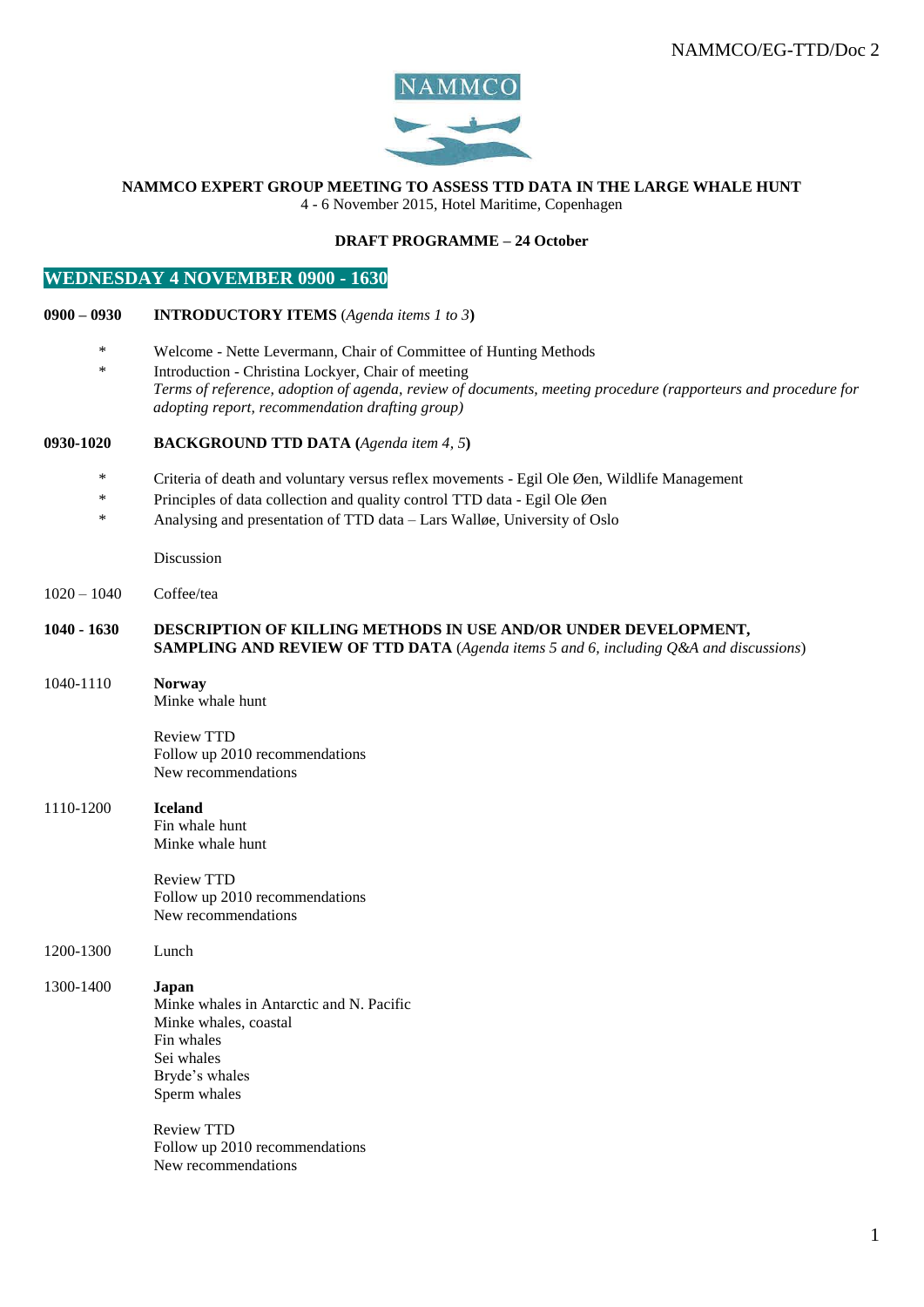| 1400-1500                                        | <b>Greenland</b><br>Minke whale<br>Fin whale<br>Bowhead whale<br>Humpback whale                                                        |
|--------------------------------------------------|----------------------------------------------------------------------------------------------------------------------------------------|
|                                                  | <b>Review TTD</b><br>Follow up 2010 recommendations<br>New recommendations                                                             |
| 1500-1515                                        | Coffee/tea                                                                                                                             |
| 1515-1615                                        | Greenland cont.                                                                                                                        |
| 1615-1630                                        | Closing of today's meeting.                                                                                                            |
| 1830                                             | Reception at the Greenland Representation                                                                                              |
|                                                  | THURSDAY 5 NOVEMBER 0900 - 1700                                                                                                        |
| 0900-0905                                        | Opening of today's meeting                                                                                                             |
| 0905-1100                                        | DESCRIPTION OF KILLING METHODS IN USE AND/OR UNDER DEVELOPMENT, SAMPLING AND<br><b>REVIEW OF TTD DATA</b> (agenda items 5 and 6 cont.) |
| 0905-0950                                        | <b>US Alaska</b><br>Bowhead whales                                                                                                     |
| 0950-1040                                        | <b>Canada Nunavut</b><br>Bowhead whales                                                                                                |
| 1040-1100                                        | <b>US Makah</b><br>Grey whales                                                                                                         |
| 1100-1115                                        | Coffee/tea                                                                                                                             |
| 1115-1230                                        | <b>COMPARISSON OF METHODS AND EFFICACY</b> (agenda item 7)<br>Minke whaling<br>Fin whaling<br>Bowhead whaling<br>Others                |
| 1230-1330                                        | Lunch                                                                                                                                  |
| 1330-1700                                        | <b>EDUCATION AND TRAINING OF HUNTERS</b> (agenda item 8)                                                                               |
| 1330-1345<br>1345-1430<br>1430-1500<br>1500-1545 | NAMMCO hunting manuals<br>Education and training in Norway, Iceland and Greenland<br>Canada<br>Alaska new manual + video               |
| 1545-1600                                        | Coffee/tea                                                                                                                             |
| 1600-1610<br>1610-1700                           | Japan<br>Review of Makah training programme                                                                                            |
| 1700-1705                                        | Closing of today's meeting                                                                                                             |